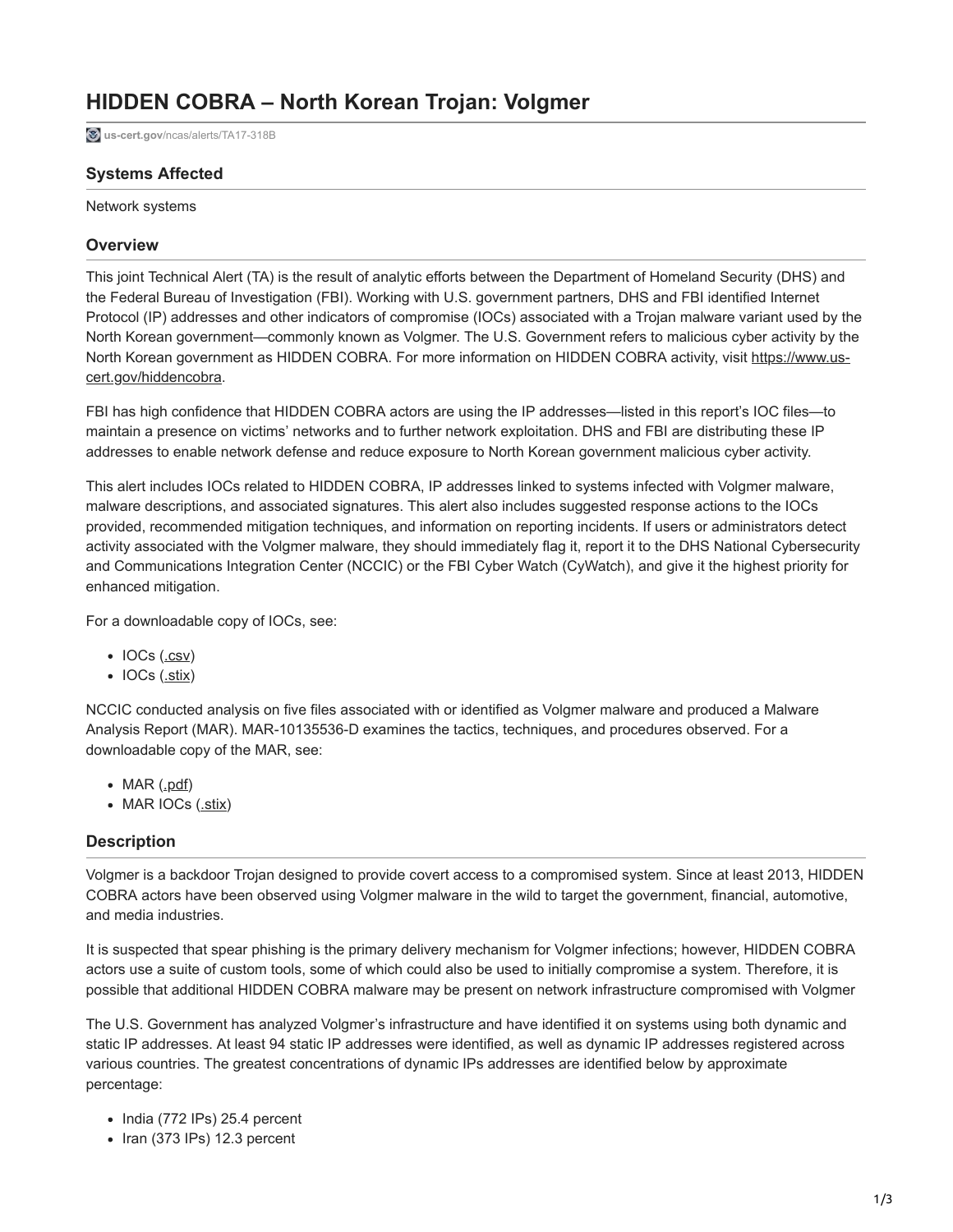- Pakistan (343 IPs) 11.3 percent
- Saudi Arabia (182 IPs) 6 percent
- Taiwan (169 IPs) 5.6 percent
- Thailand (140 IPs) 4.6 percent
- Sri Lanka (121 IPs) 4 percent
- China (82 IPs, including Hong Kong (12)) 2.7 percent
- Vietnam (80 IPs) 2.6 percent
- Indonesia (68 IPs) 2.2 percent
- Russia (68 IPs) 2.2 percent

## **Technical Details**

As a backdoor Trojan, Volgmer has several capabilities including: gathering system information, updating service registry keys, downloading and uploading files, executing commands, terminating processes, and listing directories. In one of the samples received for analysis, the US-CERT Code Analysis Team observed botnet controller functionality.

Volgmer payloads have been observed in 32-bit form as either executables or dynamic-link library (.dll) files. The malware uses a custom binary protocol to beacon back to the command and control (C2) server, often via TCP port 8080 or 8088, with some payloads implementing Secure Socket Layer (SSL) encryption to obfuscate communications.

Malicious actors commonly maintain persistence on a victim's system by installing the malware-as-a-service. Volgmer queries the system and randomly selects a service in which to install a copy of itself. The malware then overwrites the ServiceDLL entry in the selected service's registry entry. In some cases, HIDDEN COBRA actors give the created service a pseudo-random name that may be composed of various hardcoded words.

## **Detection and Response**

This alert's IOC files provide HIDDEN COBRA indicators related to Volgmer. DHS and FBI recommend that network administrators review the information provided, identify whether any of the provided IP addresses fall within their organizations' allocated IP address space, and—if found—take necessary measures to remove the malware.

When reviewing network perimeter logs for the IP addresses, organizations may find instances of these IP addresses attempting to connect to their systems. Upon reviewing the traffic from these IP addresses, system owners may find some traffic relates to malicious activity and some traffic relates to legitimate activity.

## **Network Signatures and Host-Based Rules**

This section contains network signatures and host-based rules that can be used to detect malicious activity associated with HIDDEN COBRA actors. Although created using a comprehensive vetting process, the possibility of false positives always remains. These signatures and rules should be used to supplement analysis and should not be used as a sole source of attributing this activity to HIDDEN COBRA actors.

#### **Network Signatures**

```
alert tcp any any -> any any (msg:"Malformed_UA"; content:"User-Agent: Mozillar/"; depth:500;
sid:99999999;)
```
\_\_\_\_\_\_\_\_\_\_\_\_\_\_\_\_\_\_\_\_\_\_\_\_\_\_\_\_\_\_\_\_\_\_\_\_\_\_\_\_\_\_\_\_\_\_\_\_\_\_\_\_\_\_\_\_\_\_\_\_\_\_\_\_\_\_\_\_\_\_\_\_\_\_\_\_\_\_\_\_\_\_\_\_\_\_\_\_\_\_\_\_\_\_\_\_\_\_\_

#### **YARA Rules**

```
rule volgmer
{
meta:
   description = "Malformed User Agent"
strings:
$s = "Mozillar/"
```